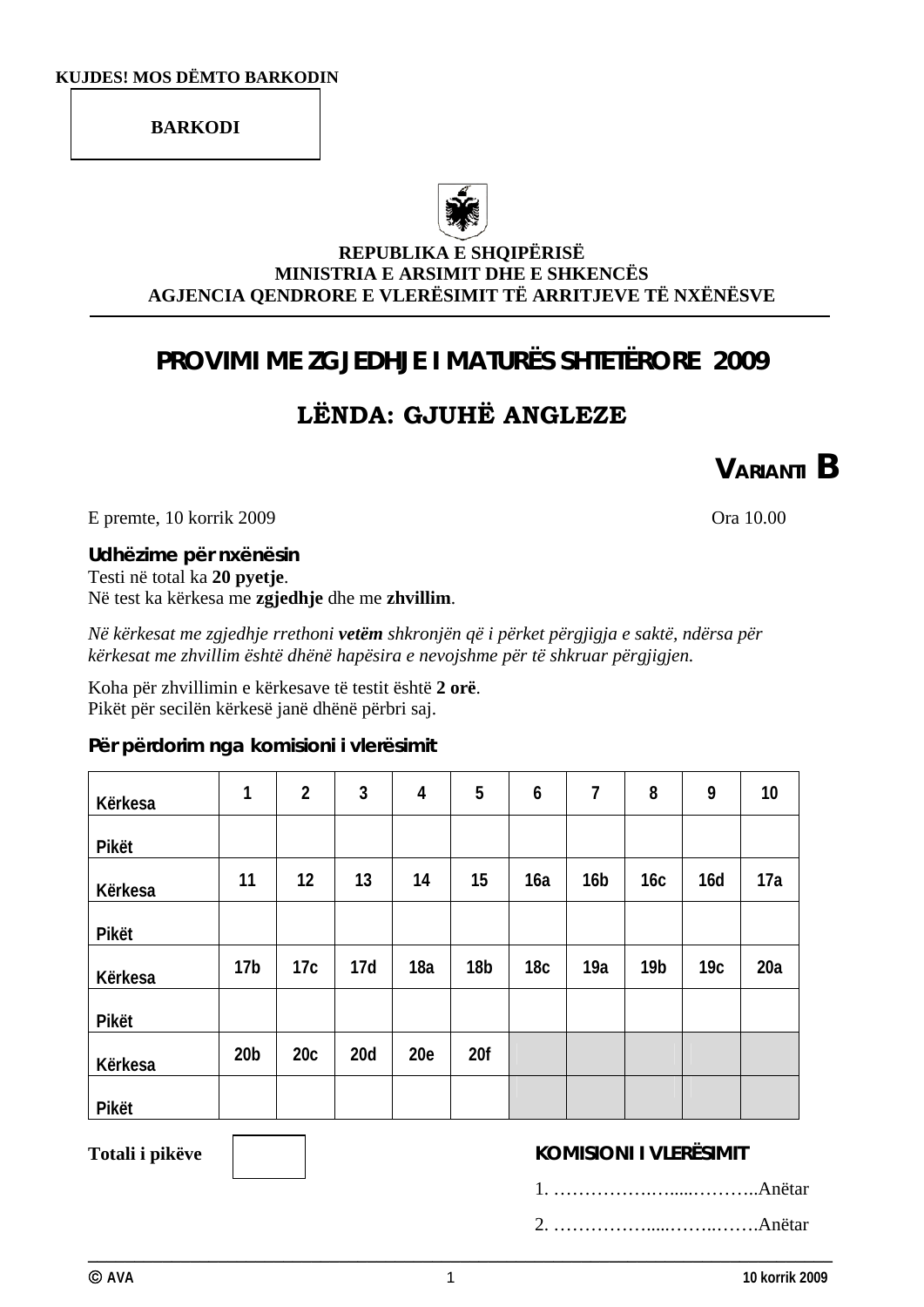## *Section 1*

# *Reading and Comprehension*

*The following text is a short story from an American magazine. Read it carefully, and then answer the questions about it.* 

## *My Parking Lot War*

**1** As I drove my blue Buick into the garage under my apartment house, I saw that old yellow Oldsmobile was parked too close to my space-again. "Why does that driver always crowd me in?" I asked myself.

**2** To squeeze my car into the narrow spot remaining between the yellow Oldsmobile and a big cement column, I had to maneuver back and forth several times. That left hardly enough room to open the door.

**3** Then, one day I arrived home first, and just as I turned off my Buick's engine, the yellow Oldsmobile entered its space-too close to my car as usual. At last I had a chance to meet the driver.

My patience had run out, and besides, I had a cold and a headache, and I'd just received a letter from the tax office telling me I owed them more money.

**4** I looked angrily at the driver of the yellow Oldsmobile and shouted, "Can't you see you're not leaving me enough space? You've got plenty of room. Park over there!"

**5** The driver glared back. "Just stop it! That's enough." she shouted, banging open her door into mine. "Who do you think you are? The queen of Sheba?"

Throwing her head back she walked slowly out of the garage.

**6** "OK," I said to myself, "I'll let you see what it is like." The next time I entered the garage and Yellow Oldsmobile wasn't there, I parked so close to her side that she had to park right next to a cement column on her right.

**7** Still, each time Yellow Oldsmobile got home first, she parked too close to my side. A few times I left my car parked on the street rather than go through the hassle of trying to squeeze it into the narrow space.

**8** Then one day, after I had bent the Buick's side mirror trying to get past the cement column, I laid my head on the steering wheel. "This can't keep going on," I prayed. "What can I do?"

**9** I soon found an answer. The next time the woman got to her car, she discovered an envelope on her windshield. The note inside read:

*Dear Yellow Oldsmobile,* 

*I' m sorry my mistress bumped into your mistress the other day. You know how crazy those humans can act. She's been sorry about it ever since. I know because she doesn't sing anymore while driving. It wasn't like her to scream like that. Fact is, she'd just got bad news in the mail and was taking it out on you two.* 

*I hope you and your mistress will forgive her.* 

*Your neighbor, Blue Buick*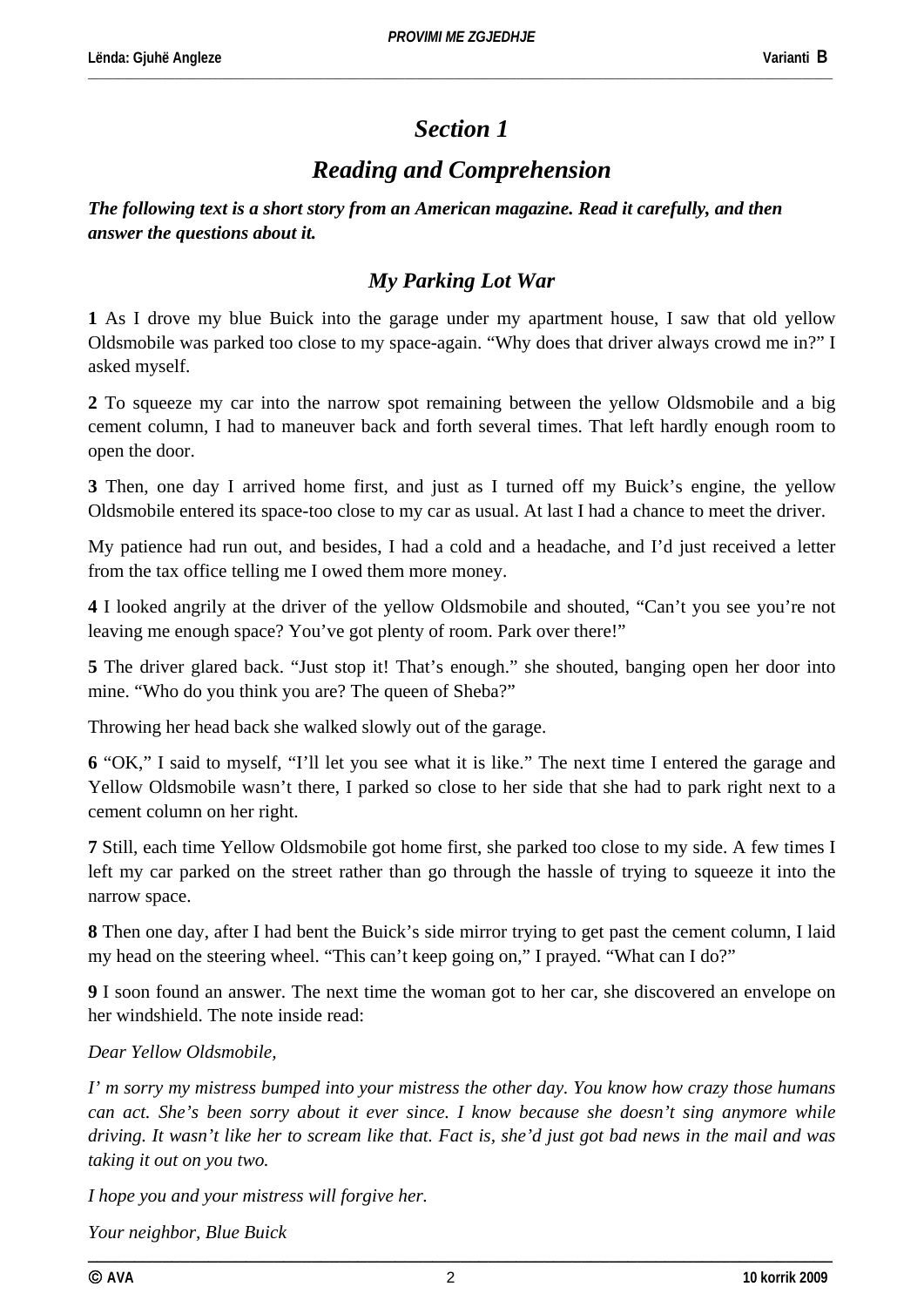**10** When I went down the garage next morning, the Oldsmobile was gone, but there was an envelope on my car's windshield. I opened it up and read the message inside:

#### *Dear Blue Buick,*

*My mistress gets upset too. The reason she parked so crazily was that she just learned to drive. We will park much farther over after this. I'm glad we can be friends now. My mistress is glad you wrote. She would like to be friends too.* 

#### *Your neighbor, Yellow Oldsmobile*

**11** I couldn't help laughing as I started the engine. After that, whenever Blue Buick passed Yellow Oldsmobile on the road, they greeted each other with a special horn honk (two shorts and a long), while their drivers waved cheerfully and smiled.

#### *Explanation of some new words:*

\_\_\_\_\_\_\_\_\_\_\_\_\_\_\_\_\_\_\_\_\_\_\_\_\_\_\_\_\_\_

*Lot* **-** space for parking *Hassle* **-** a state of confusion *Back and forth* - backward and forward *Glare* - gaze, watch carefully *Bump into* - knock with force

#### *Questions about the text:*

| <b>1.</b> Indicate whether the following statements about the writers of these notes are True or False. |
|---------------------------------------------------------------------------------------------------------|
| Base your answer on the contents of both notes.                                                         |

| • They both promised to behave better from that moment on. | T/F                       |
|------------------------------------------------------------|---------------------------|
| • They both gave their cars human characteristics.         | T/F                       |
| • They both blamed the other.                              | $\mathbf{T} / \mathbf{F}$ |
| • They were both happy that the problem was solved.        | $\mathbf{T} / \mathbf{F}$ |

**2.** What was the relationship between the two women like according to the last sentence? **1 point** 

\_\_\_\_\_\_\_\_\_\_\_\_\_\_\_\_\_\_\_\_\_\_\_\_\_\_\_\_\_\_\_\_\_\_\_\_\_\_\_\_\_\_\_\_\_\_\_\_\_\_\_\_\_\_\_\_\_\_\_\_\_\_\_\_\_\_\_\_\_\_\_\_\_

| 3. Which of these statements best reflects the contents of paragraphs 6 - 8? | 1 point |
|------------------------------------------------------------------------------|---------|
| A) The best approach is revenge.                                             |         |
| B) The strongest one always wins.                                            |         |
| C) Quarrelling does not solve anything.                                      |         |
| D) Do not be bothered by others' offences.                                   |         |
| <b>4.</b> Find out the number of the paragraph part 2 starts with.           | 1 point |
|                                                                              |         |

**4 points**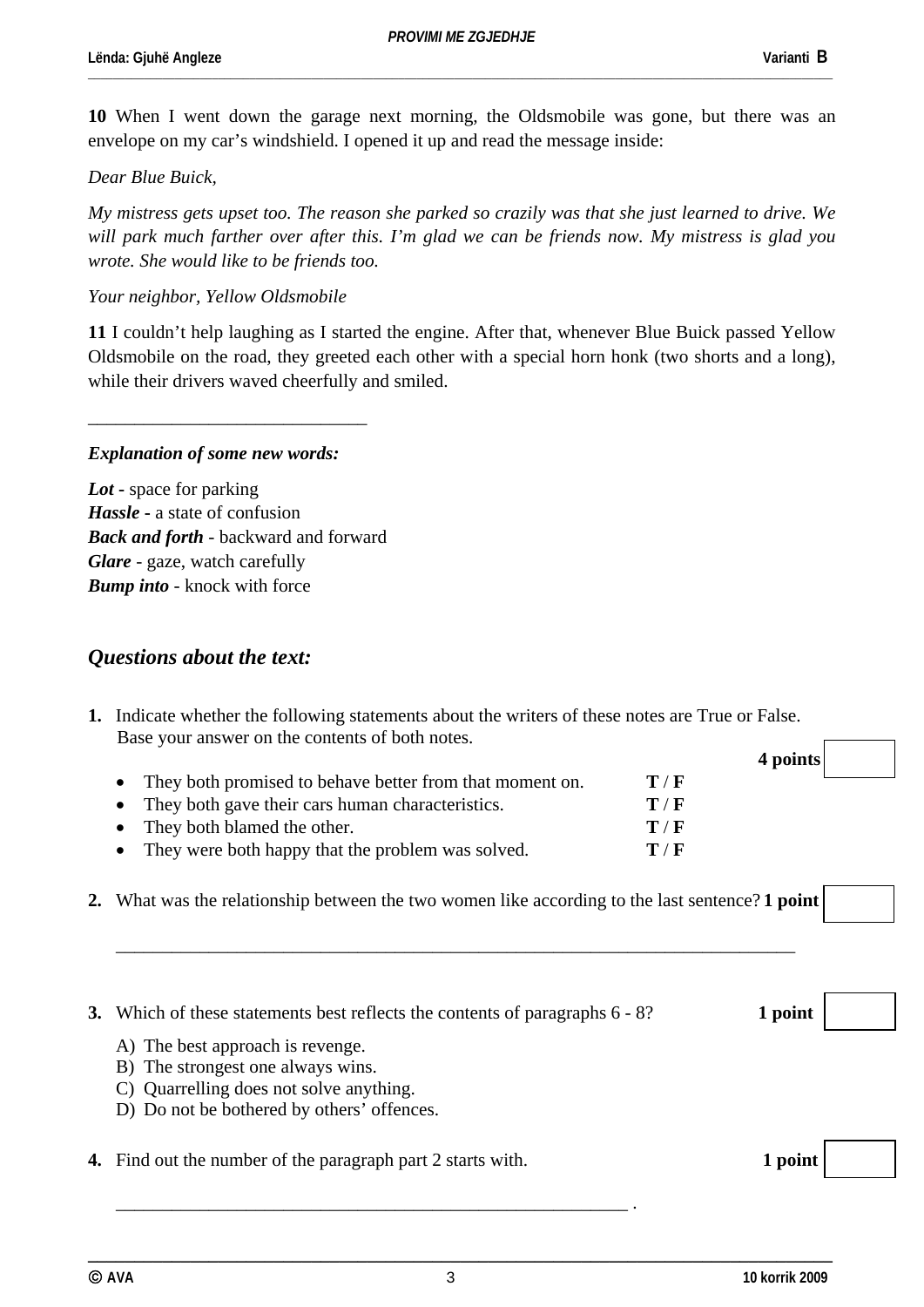|                                                                           | Varianti B                                                                                                                                              |                                                                                                                                                                                              |
|---------------------------------------------------------------------------|---------------------------------------------------------------------------------------------------------------------------------------------------------|----------------------------------------------------------------------------------------------------------------------------------------------------------------------------------------------|
|                                                                           | 1 point                                                                                                                                                 |                                                                                                                                                                                              |
| A) shout<br>B) scream<br>$C)$ cry<br>D) roar                              |                                                                                                                                                         |                                                                                                                                                                                              |
| The word driver refers to:                                                | 1 point                                                                                                                                                 |                                                                                                                                                                                              |
| A) The driver of the Blue Buick<br>B) The driver of the Yellow Oldsmobile |                                                                                                                                                         |                                                                                                                                                                                              |
| Why does the author use this word?                                        | 2 points                                                                                                                                                |                                                                                                                                                                                              |
|                                                                           |                                                                                                                                                         |                                                                                                                                                                                              |
| Give reasons why.                                                         | 2 points                                                                                                                                                |                                                                                                                                                                                              |
|                                                                           | Lënda: Gjuhë Angleze<br>5. According to Blue Buick's letter, it is not like her to ___________.<br>"At last I had a chance to meet the <b>driver.</b> " | Which is the word that is often used to symbolize the Blue Buick and Yellow Oldsmobile?<br>8. If you were the writer of this story, what title would you like to put to this piece of story? |

# *Section 2*

\_\_\_\_\_\_\_\_\_\_\_\_\_\_\_\_\_\_\_\_\_\_\_\_\_\_\_\_\_\_\_\_\_\_\_\_\_\_\_\_\_\_\_\_\_\_\_\_\_\_\_\_\_\_\_\_\_\_\_\_\_\_\_\_\_\_\_\_\_\_\_\_

\_\_\_\_\_\_\_\_\_\_\_\_\_\_\_\_\_\_\_\_\_\_\_\_\_\_\_\_\_\_\_\_\_\_\_\_\_\_\_\_\_\_\_\_\_\_\_\_\_\_\_\_\_\_\_\_\_\_\_\_\_\_\_\_\_\_\_\_\_\_\_\_

# *Use of English (Vocabulary and Grammar)*

## *Part 1*

## *Choose the best alternative that best completes the meaning of the sentence.*

|              | at solving problems. | 1 point |
|--------------|----------------------|---------|
| A) useless   |                      |         |
| B) useful    |                      |         |
| $C)$ use     |                      |         |
| D) usefully  |                      |         |
|              |                      | 1 point |
| A) melting   |                      |         |
| B) melts     |                      |         |
| $C)$ melt    |                      |         |
| D) will melt |                      |         |
|              |                      |         |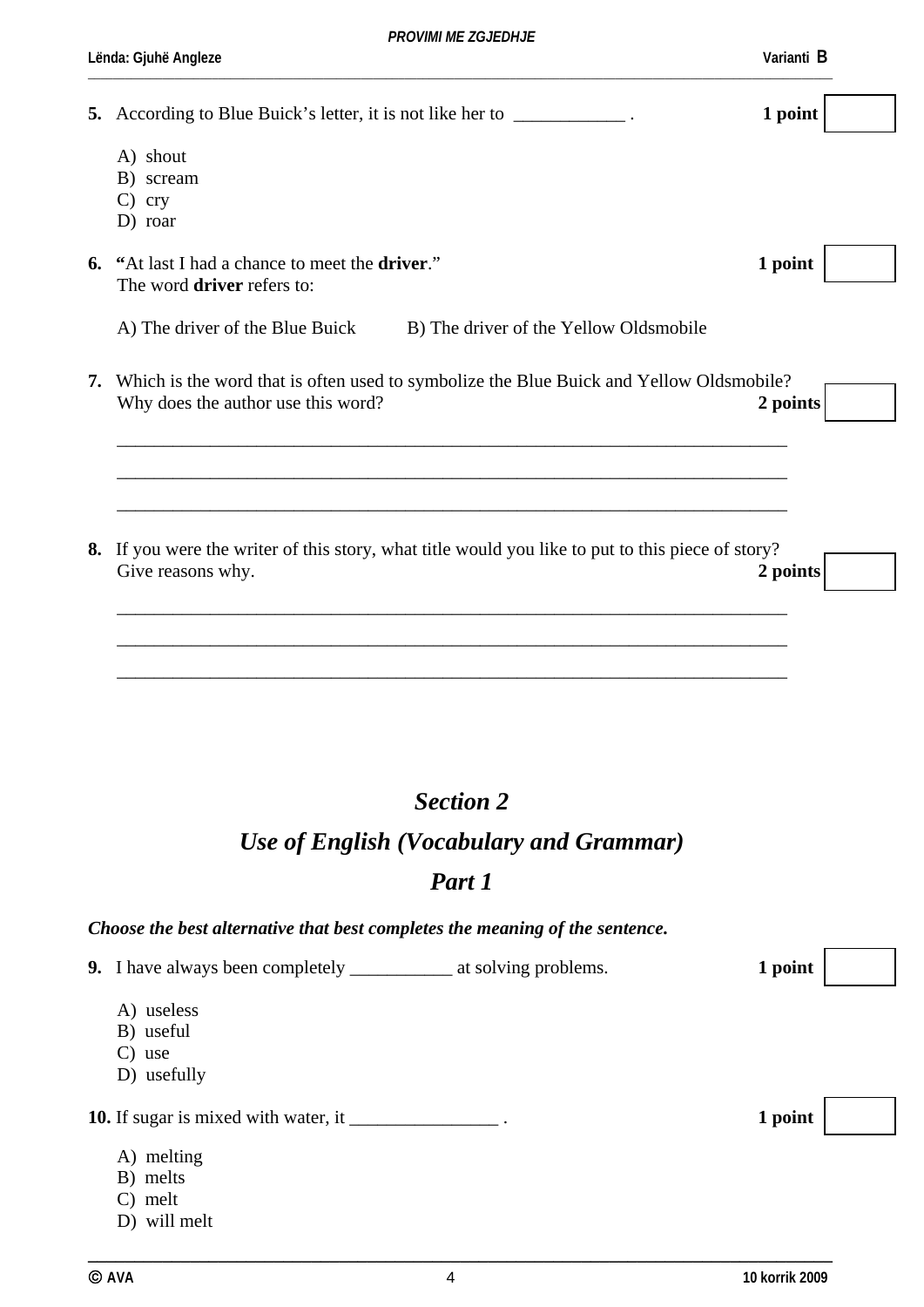| 11. When people retire, they usually get a _______________. | 1 point |  |
|-------------------------------------------------------------|---------|--|
| A) wage<br>B) money                                         |         |  |
| C) pension<br>D) payment                                    |         |  |
|                                                             |         |  |
|                                                             | 1 point |  |
| A) tried on                                                 |         |  |
| B) put on                                                   |         |  |
| C) tried out                                                |         |  |
| D) dressed up                                               |         |  |
| 13. He treated that problem with _________________.         | 1 point |  |
| A) carefully                                                |         |  |
| B) careless                                                 |         |  |
| C) care                                                     |         |  |
| D) careful                                                  |         |  |
| 14. John finds it easy to drive to work.                    | 1 point |  |
| A) He is not used to driving to work.                       |         |  |
| B) He is used to driving to work.                           |         |  |
| C) He used to drive to work.                                |         |  |
| D) He is used to drive to work.                             |         |  |
|                                                             | 1 point |  |
| A) am going to write                                        |         |  |
| B) am writing                                               |         |  |
| C) will write                                               |         |  |
| D) write                                                    |         |  |

## *Part 2*

#### *Complete the second sentence so that it has a similar meaning to the first sentence using the word in bold given under each sentence.*

| 16.                                                   | a) The previous manager did not run the club well, so he was replaced. | 1 point |
|-------------------------------------------------------|------------------------------------------------------------------------|---------|
| badly                                                 |                                                                        |         |
| The club                                              | by the previous manager, so he was replaced.                           |         |
| b) It's a pity that you are not here with me.<br>wish |                                                                        | 1 point |
|                                                       | here with me.                                                          |         |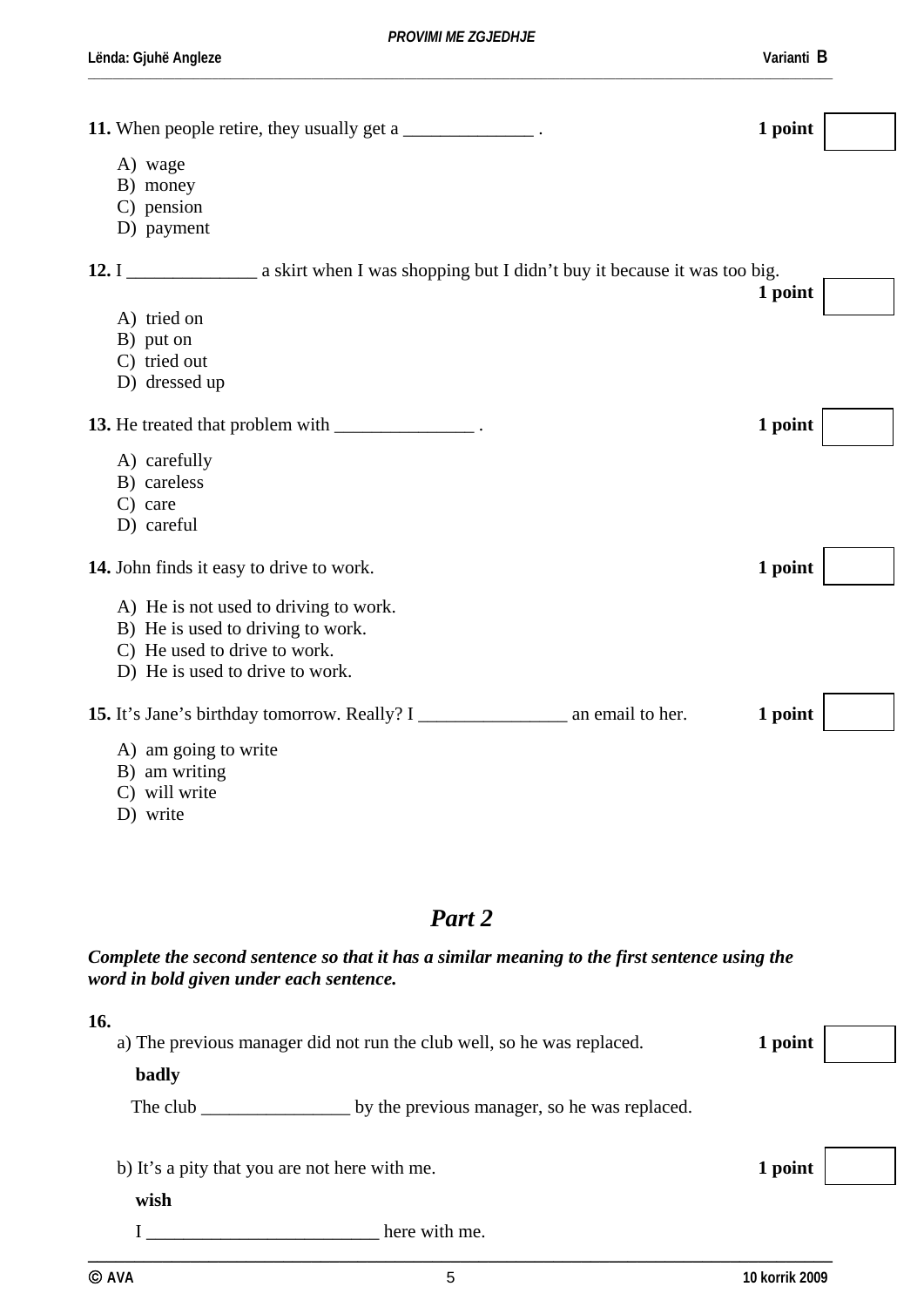| Lënda: Gjuhë Angleze                                                                       | Varianti B |
|--------------------------------------------------------------------------------------------|------------|
| c) I suppose it is possible that she does not understand my message.                       | 1 point    |
| may                                                                                        |            |
|                                                                                            |            |
| d) He went to work despite his headache.                                                   | 1 point    |
| although                                                                                   |            |
|                                                                                            |            |
| 17.                                                                                        |            |
| a) My parents didn't allow me to stay up late when I was young.<br>let                     | 1 point    |
|                                                                                            |            |
| b) While I was driving, I realized that the car wasn't working properly.                   | 1 point    |
| wrong                                                                                      |            |
| While I was driving the car I realized that _________________________________with the car. |            |
| c) The doctor advised him to cut down smoking.                                             | 1 point    |
| were                                                                                       |            |
|                                                                                            |            |
| d) "Do you know how to get to the town center?" she asked me.                              | 1 point    |
| way                                                                                        |            |
|                                                                                            |            |
| 18.                                                                                        |            |
| a) This exercise is exactly the same as this one.                                          | 1 point    |
| difference                                                                                 |            |
|                                                                                            |            |
| b) What are you doing this afternoon?                                                      | 1 point    |
| going                                                                                      |            |
|                                                                                            |            |
|                                                                                            |            |

c) It was her first visit to London. **1 point**

**never**

She \_\_\_\_\_\_\_\_\_\_\_\_\_\_\_\_\_\_\_\_\_\_\_\_\_\_\_\_ to London before.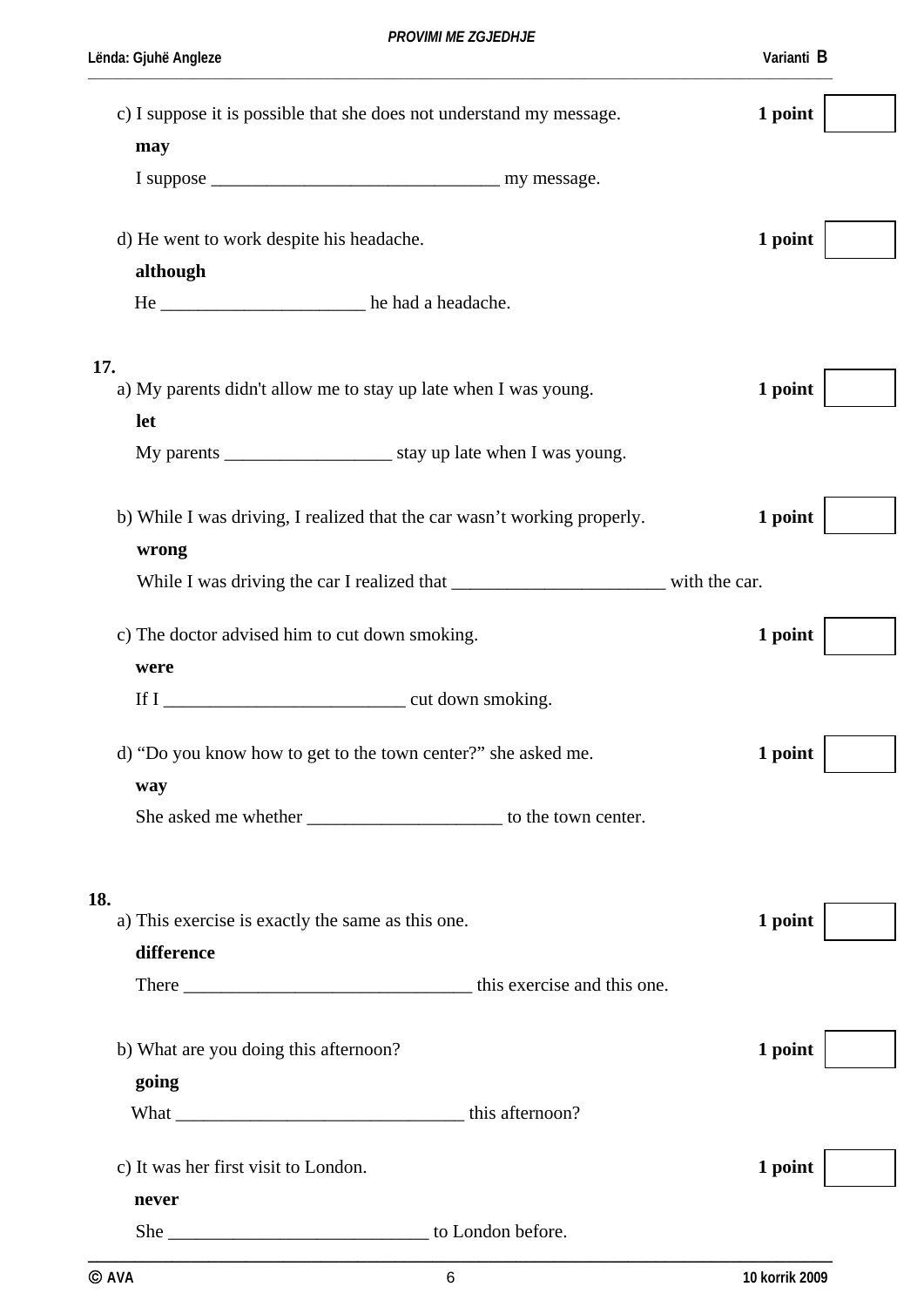| 19.                         | a) He was not successful in learning Spanish.      | 1 point |
|-----------------------------|----------------------------------------------------|---------|
| $\mathbf{n}\mathbf{o}$      |                                                    |         |
|                             |                                                    |         |
| b) Did you enjoy the party? |                                                    | 1 point |
| time                        |                                                    |         |
|                             |                                                    |         |
|                             | c) I spent three hours to record all the material. | 1 point |
| took                        |                                                    |         |
| It                          | three hours to record all the material.            |         |
|                             |                                                    |         |

# *Section 3 English Writing*

- **20. Instructions:** In this section, the student will be evaluated for:
	- a) *the content* (if the central idea is supported with concrete detail)
	- b) *the organization of the whole theme* (theme planned logically, giving the necessary stages with originality); sentence structure (sentences well constructed, unified and effective);
	- c) *vocabulary* (fresh, precise and idiomatic);
	- d) *grammar*,
	- e) *punctuation*,
	- f) *spelling*.

#### *Choose one of the following topics and write about the chosen topic in no more than 150 words.*

#### **1. Continue the story as you want to. Try not to make a long one. Do not add more than 100 words to the story.**

"One morning I woke up late, and so I decided not to go to school that day. I made up my mind that I would have fun as much as I could. My parents left home too early that morning, because they had to go somewhere, so I was quiet because none could give me a yell (shout). I hadn't seen a movie for years and years, so I thought to go to the cinema ………………."

- **2.** Some people say that computers have made life easier and more convenient. Other people say that computers have made life more complex and stressful. What is your opinion? Use specific reasons and examples to support your answer.
- **3**. Many students choose to attend universities abroad. Give its advantages and disadvantages.
- **4.** You are writing an email to a friend telling him about a summer job you have just started. When did you start it? How is it going? Is it hard to be working in the summer? Do you get any free time? Are the wages good? Do you recommend it to your friends?

**\_\_\_\_\_\_\_\_\_\_\_\_\_\_\_\_\_\_\_\_\_\_\_\_\_\_\_\_\_\_\_\_\_\_\_\_\_\_\_\_\_\_\_\_\_\_\_\_\_\_\_\_\_\_\_\_\_\_\_\_\_\_\_\_\_\_\_\_\_\_\_\_\_\_\_\_\_\_\_\_**